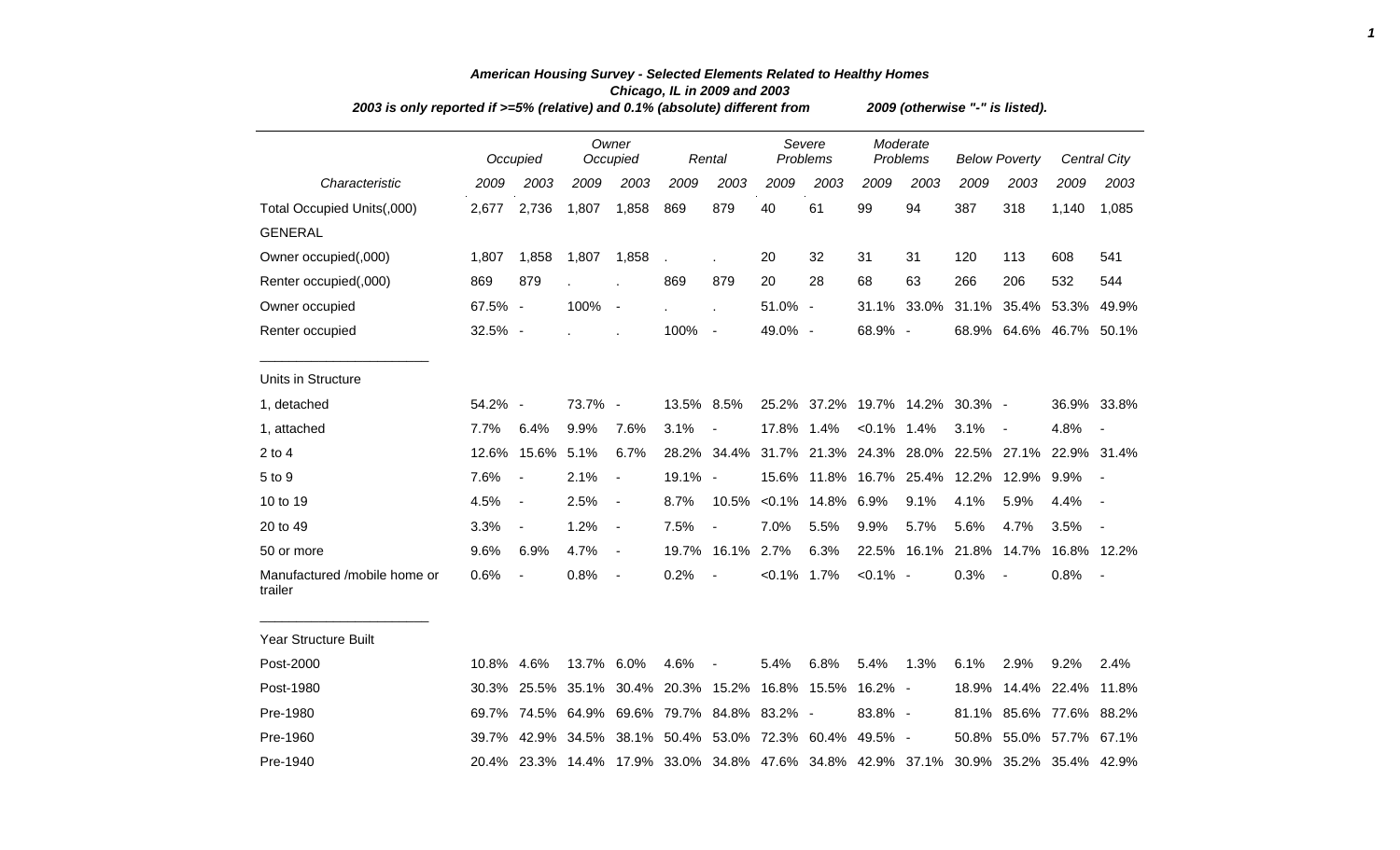|                                             |            | Occupied       | Owner<br>Occupied |        |               | Rental |                        | Severe<br><b>Problems</b> |                        | Moderate<br><b>Problems</b> |            | <b>Below Poverty</b> |            | Central City             |
|---------------------------------------------|------------|----------------|-------------------|--------|---------------|--------|------------------------|---------------------------|------------------------|-----------------------------|------------|----------------------|------------|--------------------------|
| Characteristic                              | 2009       | 2003           | 2009              | 2003   | 2009          | 2003   | 2009                   | 2003                      | 2009                   | 2003                        | 2009       | 2003                 | 2009       | 2003                     |
| Foundation (for 1-unit not<br>manufactured) |            |                |                   |        |               |        |                        |                           |                        |                             |            |                      |            |                          |
| 1-Unit not manufactured(,000)               | 1,655      | 1,664          | 1,511             | 1,555  | 144           | 110    | 17                     | 23                        | 20                     | 15                          | 129        | 111                  | 476        | 410                      |
| With a basement under all of<br>house       | $56.9\%$ - |                | $58.2\% -$        |        | 43.6%         | 50.7%  | 57.5%                  | 62.6%                     |                        | 86.8% 71.4%                 | 57.4% -    |                      | 72.9%      | 77.2%                    |
| With a basement under part of<br>house      | $19.4\%$ - |                | $19.4\%$ -        |        | 20.1%         |        |                        | 12.9% < 0.1% 21.9% 6.7%   |                        | 14.1%                       | $14.2\%$ - |                      | 13.6% 9.0% |                          |
| With a crawl space                          | 11.0%      | 13.0%          | 11.1%             | 13.3%  | 10.6% 8.4%    |        | $9.1\%$                |                           | $15.4\%$ < 0.1\% 7.7\% |                             | 15.2%      | 13.4% 3.3%           |            | $6.2\%$                  |
| On a concrete slab                          | 11.8%      | $10.4\%$       | 10.4% 9.2%        |        |               |        | 25.7% 27.0% 33.4% 0.1% |                           | 6.5%                   | 6.8%                        | 13.2%      | 16.2%                | 10.0%      | $7.7\%$                  |
| In some other way                           | 0.9%       | $\blacksquare$ | 1.0%              | $\sim$ | $<0.1\%$ 0.9% |        | $< 0.1\%$ -            |                           | $< 0.1\%$ -            |                             | $< 0.1\%$  | 1.0%                 | $0.2\%$    | $\overline{\phantom{a}}$ |

## EXTERIOR

| <b>External Building Conditions (non</b><br>multiunit) |            |                          |            |                          |               |                          |             |         |               |                  |                   |                |                           |                          |
|--------------------------------------------------------|------------|--------------------------|------------|--------------------------|---------------|--------------------------|-------------|---------|---------------|------------------|-------------------|----------------|---------------------------|--------------------------|
| Sagging roof                                           | 1.5%       | $\sim$                   | 1.1%       | $\blacksquare$           | 4.9%          | $\sim$                   | $< 0.1\%$ - |         | 6.7%          | $< 0.1\%$ 4.2%   |                   | $\blacksquare$ | 0.4%                      | $\overline{\phantom{0}}$ |
| Missing roofing material                               | 5.6%       | 2.9%                     | 5.3%       | 2.7%                     | 8.1%          | 5.1%                     | 8.3%        | 4.4%    | 6.5%          | 7.1%             | 7.5%              | 2.0%           | 5.4%                      | 4.1%                     |
| Hole in roof                                           | 1.7%       | $\blacksquare$           | 1.4%       | $\overline{\phantom{a}}$ | 3.9%          | $\overline{\phantom{a}}$ | $< 0.1\%$ - |         | $< 0.1\%$     | 12.7%            | 6.4%              | $< 0.1\%$      | 2.4%                      | $\overline{\phantom{0}}$ |
| Missing bricks, siding, other<br>outside wall material | 0.9%       | $\blacksquare$           | 0.8%       | $\blacksquare$           | 1.7%          | 5.2%                     | $< 0.1\%$   | 4.4%    | 6.5%          | 12.4%            | $1.0\%$           | $\blacksquare$ | 1.5%                      | $\sim$                   |
| Sloping outside walls                                  | $0.6\%$    | $\blacksquare$           | 0.4%       | $\blacksquare$           | 2.5%          | $\overline{\phantom{a}}$ | $< 0.1\%$ - |         | $< 0.1\%$ -   |                  | 1.8%              | $\sim$         | 0.7%                      | $\overline{\phantom{a}}$ |
| Boarded up windows                                     | 0.3%       | $\overline{\phantom{a}}$ | 0.3%       | $\blacksquare$           | $<0.1\%$ 0.9% |                          | $< 0.1\%$ - |         | $<0.1\%$ 7.6% |                  | $< 0.1\%$ -       |                | 0.7%                      | $\overline{\phantom{a}}$ |
| <b>Broken windows</b>                                  | 3.4%       | $\overline{\phantom{a}}$ | 2.7%       | $\blacksquare$           | 10.8%         | 1.9%                     | $< 0.1\%$   | $3.9\%$ | 18.4%         | 14.5%            | 7.7%              | 2.9%           | 6.0%                      | 5.1%                     |
| Bars on windows                                        | 3.4%       | $\sim$                   | 3.4%       | $\blacksquare$           | 2.5%          | $\blacksquare$           | 16.3%       | 4.5%    | $< 0.1\%$     | $6.8\%$          | 11.7%             | 5.3%           | 8.3%                      | 5.9%                     |
| Foundation crumbling or has open<br>crack or hole      | $3.0\%$    | $\sim$                   | 2.7%       | $\blacksquare$           | 6.5%          | 7.1%                     | $< 0.1\%$ - |         |               | 16.2% 12.0% 1.1% |                   | $\blacksquare$ | 2.4%                      | $\overline{\phantom{a}}$ |
| None of the above                                      | $83.5\% -$ |                          | $84.5\%$ - |                          |               | 72.8% 78.3% 83.7% -      |             |         | 58.6%         |                  | 63.7% 71.3% 82.1% |                | 77.2%                     | 81.2%                    |
| None of the above (excluding<br>bars)                  | 85.7% -    |                          | 86.9% -    |                          |               | 72.8% 79.8% 91.7% -      |             |         | 58.6%         |                  |                   |                | 70.5% 78.8% 85.3% 82.0% - |                          |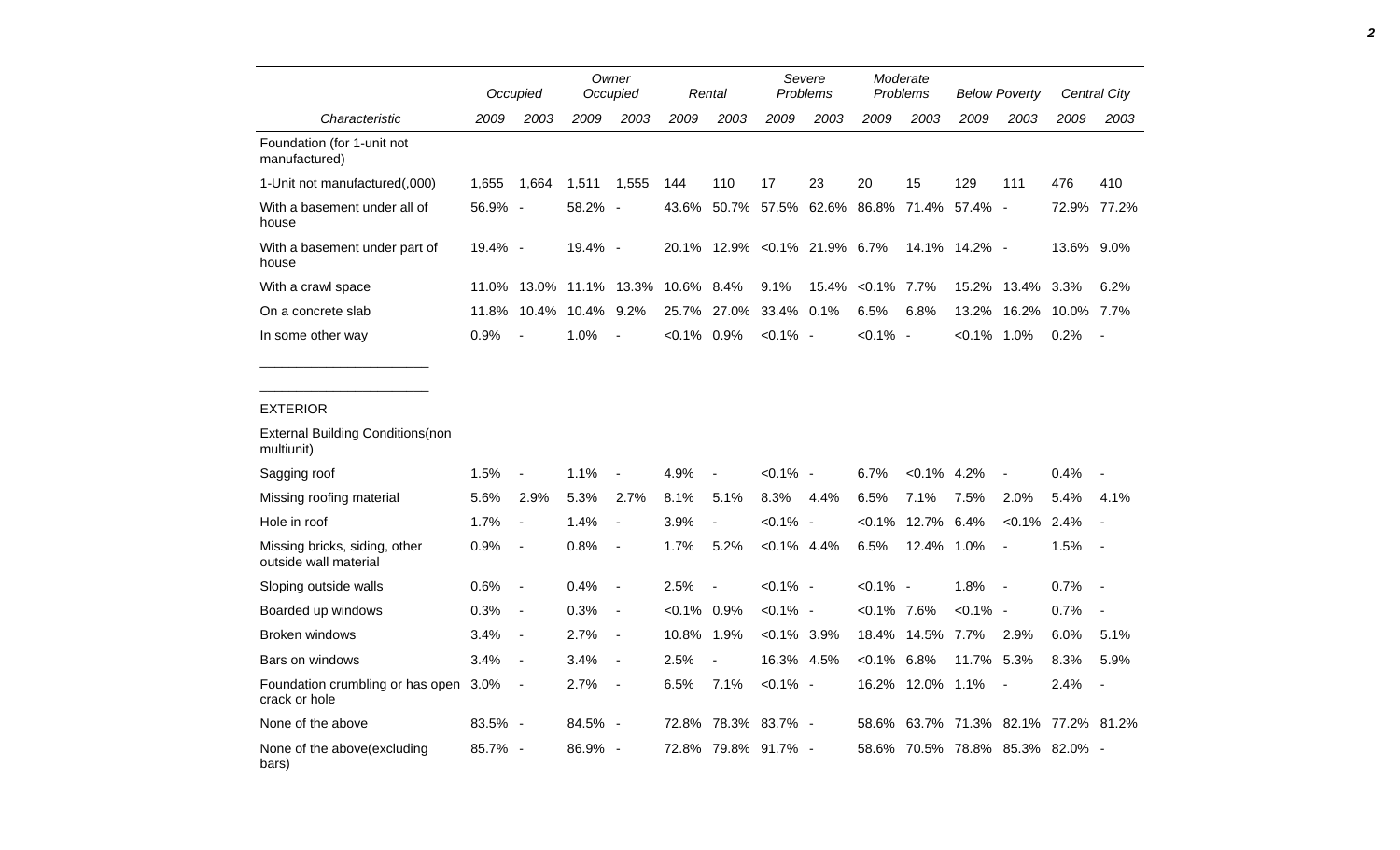|                                               |            | Occupied                 |       | Owner<br>Occupied        |                  | Rental                   |               | Severe<br>Problems           |            | Moderate<br>Problems |                                    | <b>Below Poverty</b>     |                | Central City             |
|-----------------------------------------------|------------|--------------------------|-------|--------------------------|------------------|--------------------------|---------------|------------------------------|------------|----------------------|------------------------------------|--------------------------|----------------|--------------------------|
| Characteristic                                | 2009       | 2003                     | 2009  | 2003                     | 2009             | 2003                     | 2009          | 2003                         | 2009       | 2003                 | 2009                               | 2003                     | 2009           | 2003                     |
| Water Leakage During Last 12<br><b>Months</b> |            |                          |       |                          |                  |                          |               |                              |            |                      |                                    |                          |                |                          |
| With leakage from outside<br>structure        | 15.2% 9.1% |                          | 16.9% |                          | 10.8% 11.7% 5.6% |                          |               |                              |            |                      | 25.4% 14.5% 31.4% 23.1% 12.4% 7.1% |                          | 17.4% 8.8%     |                          |
| Roof                                          | 6.2%       | 3.0%                     | 6.6%  | 3.4%                     | 5.5%             | 2.4%                     | 14.1%         | 3.2%                         | 14.0%      | 12.7%                | 7.8%                               | 3.1%                     | 8.2%           | 3.2%                     |
| <b>Basement leak</b>                          | 6.8%       | 4.9%                     | 8.4%  | 6.7%                     | 3.6%             | $\overline{\phantom{a}}$ | 3.0%          | 5.3%                         | 10.0%      | 2.6%                 | 2.4%                               | $\overline{a}$           | 6.0%           | 3.7%                     |
| Walls, closed windows, or doors<br>leak       | 3.2%       |                          | 3.4%  |                          | 2.8%             | $\overline{\phantom{a}}$ | 3.5%          | 7.3%                         | 14.0%      | 9.3%                 | 1.4%                               | $\overline{\phantom{a}}$ | 4.2%           |                          |
| Other or Unknown exterior Leak                | 1.8%       | $\overline{\phantom{a}}$ | 2.0%  | $\overline{\phantom{a}}$ | 1.3%             | $\overline{\phantom{a}}$ | 9.9%          | 2.3%                         | 5.5%       | 9.6%                 | 2.0%                               | $\blacksquare$           | 2.3%           | $\overline{\phantom{a}}$ |
|                                               |            |                          |       |                          |                  |                          |               |                              |            |                      |                                    |                          |                |                          |
| <b>INTERIOR</b>                               |            |                          |       |                          |                  |                          |               |                              |            |                      |                                    |                          |                |                          |
| Damage                                        |            |                          |       |                          |                  |                          |               |                              |            |                      |                                    |                          |                |                          |
| Holes in floors                               | 0.9%       |                          | 0.4%  |                          | 2.0%             |                          | 10.6%         | 5.7%                         | 9.8%       | 3.8%                 | 2.1%                               | $\overline{a}$           | 1.6%           |                          |
| Open cracks or holes                          | 4.4%       | $\blacksquare$           | 2.9%  | $\overline{\phantom{a}}$ | 7.6%             | 5.2%                     | 8.3%          | 13.1%                        | 31.0%      | 22.3%                | 7.7%                               | 5.4%                     | 6.0%           | 5.2%                     |
| Broken plaster or peeling paint               | 2.6%       | $\blacksquare$           | 1.1%  | $\overline{\phantom{a}}$ | 5.8%             | 3.4%                     | 11.4% 8.7%    |                              |            | 26.1% 13.0% 4.2%     |                                    | 5.0%                     | 4.3%           |                          |
| Water Leakage During Last 12<br><b>Months</b> |            |                          |       |                          |                  |                          |               |                              |            |                      |                                    |                          |                |                          |
| With leakage from inside structure 7.9%       |            | 6.2%                     | 7.4%  | 5.3%                     | 9.0%             | 8.1%                     |               | 11.4% 18.6% 33.8% 26.4% 8.6% |            |                      |                                    | $\blacksquare$           | 8.2%           | 6.9%                     |
| Fixtures backed up or overflowed              | 1.6%       | $\blacksquare$           | 1.4%  |                          | 2.0%             | $\overline{\phantom{a}}$ | 3.7%          | 13.0%                        | 8.3%       | 15.1%                | 2.8%                               | $\blacksquare$           | 1.7%           |                          |
| Pipes leaked                                  | 2.9%       | $\overline{\phantom{a}}$ | 2.1%  | $\blacksquare$           | 4.7%             |                          | 8.3%          | 7.8%                         | 22.8%      | 9.6%                 | 3.9%                               | $\blacksquare$           | 3.7%           | $\overline{\phantom{a}}$ |
| Broken water heater                           | 0.3%       | $\blacksquare$           | 0.5%  | $\overline{\phantom{a}}$ | $< 0.1\%$ 0.4%   |                          | $< 0.1\%$ -   |                              | 1.6%       |                      | 0.4%                               | $\overline{\phantom{a}}$ | $< 0.1\%$ 0.2% |                          |
| Other or Unknown                              | 3.7%       |                          | 3.9%  |                          | 3.4%             |                          | $<0.1\%$ 3.8% |                              | 15.1% 7.3% |                      | 2.8%                               |                          | 3.6%           | $\overline{\phantom{a}}$ |

Rodents

Signs of rats in last 3 mon.  $0.3\%$  - 0.2% - 0.6% - 5.8% 4.5% 1.3% - 0.9% - 0.7% -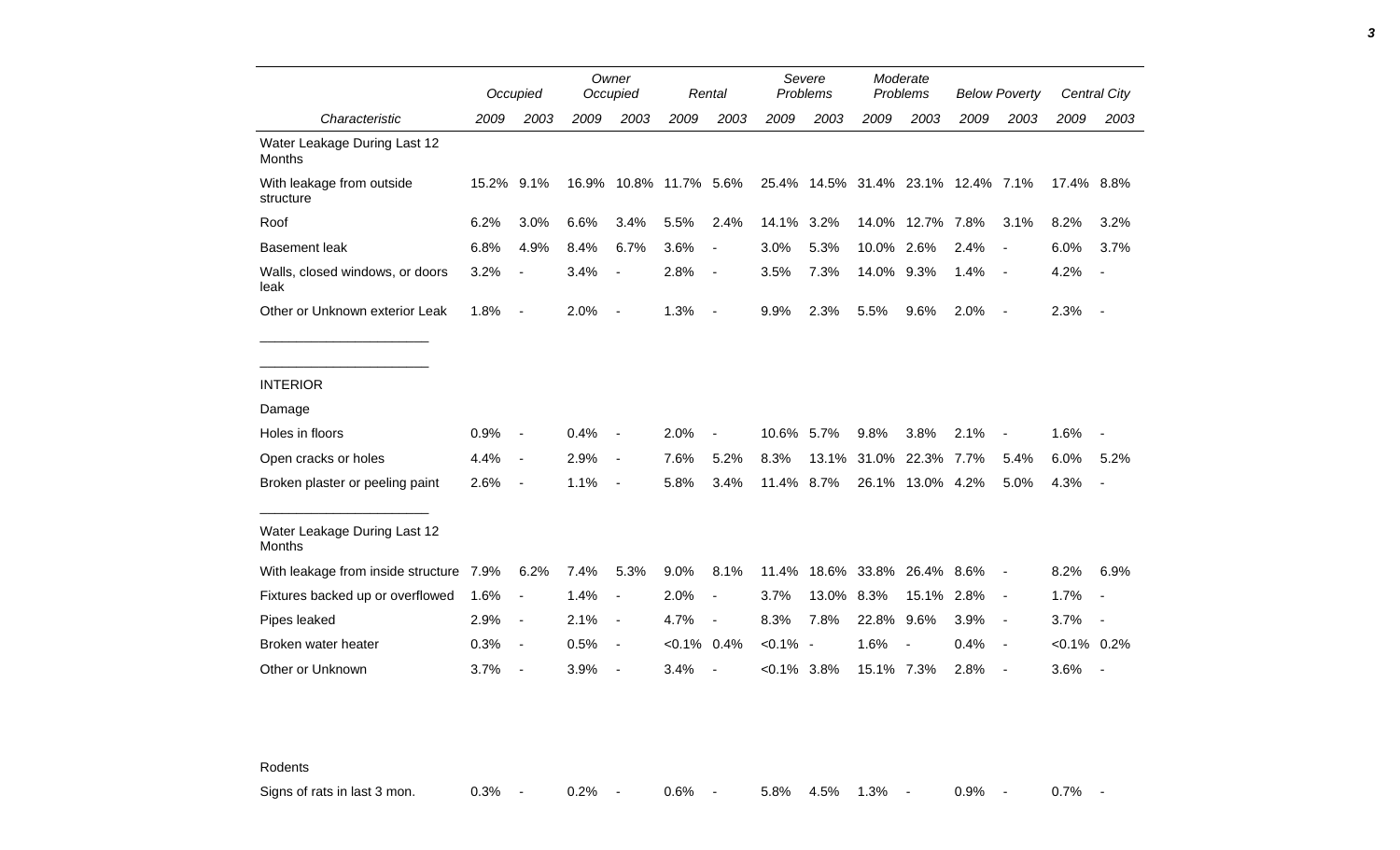|                                                           |             | Occupied                 |                | Owner<br>Occupied        |             | Rental                   |             | Severe<br>Problems |                | Moderate<br>Problems |             | <b>Below Poverty</b>     |             | Central City             |
|-----------------------------------------------------------|-------------|--------------------------|----------------|--------------------------|-------------|--------------------------|-------------|--------------------|----------------|----------------------|-------------|--------------------------|-------------|--------------------------|
| Characteristic                                            | 2009        | 2003                     | 2009           | 2003                     | 2009        | 2003                     | 2009        | 2003               | 2009           | 2003                 | 2009        | 2003                     | 2009        | 2003                     |
| Signs of mice in last 3 mon.                              | 4.2%        | $\blacksquare$           | 3.8%           |                          | 5.1%        | 6.1%                     | 15.9%       | 10.0%              | 8.6%           | 9.4%                 | 6.6%        | 7.1%                     | 4.4%        | 5.4%                     |
| Signs of rodents, not sure which<br>kind in last 3 mon.   | 0.1%        | $\blacksquare$           | $< 0.1\%$ 0.4% |                          | 0.4%        | $\overline{a}$           | $< 0.1\%$   | 7.7%               | $< 0.1\%$ 1.3% |                      | 1.0%        | $\blacksquare$           | 0.1%        | $\overline{\phantom{a}}$ |
| Electrical                                                |             |                          |                |                          |             |                          |             |                    |                |                      |             |                          |             |                          |
| No electrical wiring                                      | $< 0.1\%$ - |                          | $< 0.1\%$ -    |                          | $< 0.1\%$ - |                          | $< 0.1\%$ - |                    | $< 0.1\%$ -    |                      | $< 0.1\%$ - |                          | $< 0.1\%$ - |                          |
| Exposed wiring                                            | 0.2%        | $\overline{\phantom{a}}$ | 0.1%           | $\blacksquare$           | 0.4%        | $\overline{\phantom{a}}$ | $< 0.1\%$ - |                    | $< 0.1\%$ 1.3% |                      | 0.4%        | $\overline{\phantom{a}}$ | 0.5%        |                          |
| Rooms without electric outlets                            | 1.3%        | $\blacksquare$           | 0.8%           |                          | 2.3%        |                          | 6.1%        | 1.9%               | 2.8%           | $\sim$               | 2.2%        | $\blacksquare$           | 2.2%        |                          |
| Fuses/breakers blown in last 3<br>mon.                    | 11.4% -     |                          | 10.7%          | 11.4%                    | 12.6%       | 10.3%                    | 8.7%        | 15.6%              |                | 19.6% 21.0%          | 8.7%        | 7.8%                     |             | 11.9% 11.2%              |
| Sanitation                                                |             |                          |                |                          |             |                          |             |                    |                |                      |             |                          |             |                          |
| Lacking complete kitchen facilities 2.6%                  |             | $\overline{\phantom{a}}$ | 1.0%           |                          | 5.8%        |                          | 2.3%        | 8.9%               |                | 68.4% 63.7%          | 3.6%        | 5.3%                     | 4.0%        |                          |
| Lacking some or all plumbing<br>facilities                | 1.0%        | $\blacksquare$           | 0.7%           | $\blacksquare$           | 1.6%        | $\overline{\phantom{a}}$ | 66.3%       | 71.7% < 0.1% -     |                |                      | 3.3%        | $\blacksquare$           | 1.9%        | $\overline{\phantom{a}}$ |
| Water not safe to drink                                   | 6.3%        | 8.0%                     | 5.7%           | 6.7%                     | 7.8%        | 10.8%                    | 8.7%        | 13.6%              | 11.9%          | 15.3%                | 8.9%        | 7.1%                     | 7.1%        | 9.1%                     |
| Water stoppage in last 3 mon.                             | 3.2%        | $\overline{\phantom{a}}$ | 2.6%           | $\overline{\phantom{a}}$ | 4.4%        | $\overline{a}$           | 6.2%        | 5.0%               | 11.4%          | 7.2%                 | 3.6%        |                          | 4.0%        |                          |
| No flush toilets working some time 1.5%<br>in last 3 mon. |             | $\overline{\phantom{a}}$ | 0.6%           | $\overline{\phantom{a}}$ | 3.2%        | $\overline{a}$           | 6.2%        | 6.8%               | 3.2%           | 6.4%                 | 2.3%        | $\overline{\phantom{a}}$ | 1.9%        |                          |
| With sewage disposal<br>breakdowns in last 3 mon.         | 1.7%        | $\overline{\phantom{a}}$ | 1.4%           |                          | 2.4%        | $\overline{\phantom{a}}$ | 11.8%       | 10.0%              | 6.1%           | 3.5%                 | 2.9%        | $\sim$                   | 1.7%        | $\sim$                   |
| Septic tank, cesspool, chemical<br>toilet                 | 4.2%        | $\overline{\phantom{a}}$ | 5.7%           | 4.9%                     | 1.1%        | $\overline{\phantom{a}}$ | $< 0.1\%$ - |                    | 2.4%           | $\blacksquare$       | 0.7%        | $\sim$                   | 0.8%        | $\sim$ $-$               |
| With septic tank or cesspool<br>breakdowns in last 3 mon. | 0.1%        | $\overline{\phantom{a}}$ | 0.2%           |                          | $< 0.1\%$ - |                          | $< 0.1\%$ - |                    | $< 0.1\%$ -    |                      | $< 0.1\%$ - |                          | $< 0.1\%$ - |                          |

## HEATING/FUEL

Main Heating Equipment

Warm-air furnace 2001 2004 100 76.4% - 86.8% - 54.8% 50.3% 49.9% 61.2% 41.5% 47.9% 57.8% 54.7% 64.0% 57.5%

*4*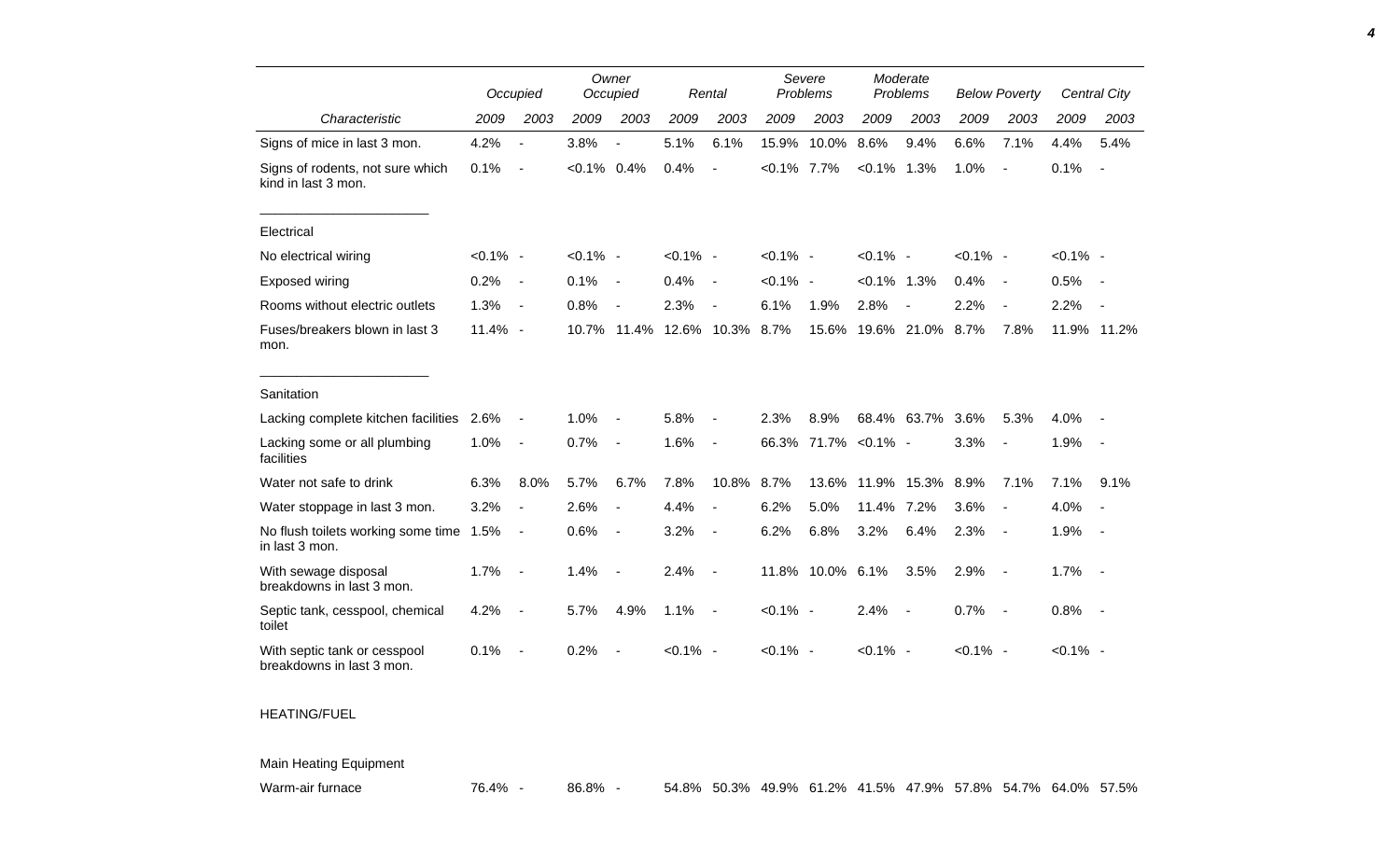|                                                         |             | Occupied       | Owner<br>Occupied |                          | Rental      |                          | Severe<br>Problems |                  | Moderate<br>Problems |                                 | <b>Below Poverty</b> |                                                            | Central City |             |
|---------------------------------------------------------|-------------|----------------|-------------------|--------------------------|-------------|--------------------------|--------------------|------------------|----------------------|---------------------------------|----------------------|------------------------------------------------------------|--------------|-------------|
| Characteristic                                          | 2009        | 2003           | 2009              | 2003                     | 2009        | 2003                     | 2009               | 2003             | 2009                 | 2003                            | 2009                 | 2003                                                       | 2009         | 2003        |
| Steam or hot water system                               | 15.9%       | 18.4%          | 9.7%              | 11.7%                    |             | 29.0% 32.5%              |                    | 36.8% 31.9%      |                      | 41.5% 29.0% 26.4%               |                      | 29.0%                                                      |              | 25.6% 31.7% |
| Electric heat pump                                      | 0.5%        | $\blacksquare$ | 0.4%              | $\blacksquare$           | 0.9%        | $\blacksquare$           | $< 0.1\%$ -        |                  | 1.2%                 |                                 | 0.5%                 | $\overline{\phantom{a}}$                                   | 0.9%         | $\sim$ $-$  |
| Built-in electric units                                 | 3.8%        | $\blacksquare$ | 1.7%              | $\blacksquare$           | 8.1%        | 7.7%                     | 3.6%               | $\blacksquare$   | 9.4%                 | 11.7%                           | 6.9%                 | 6.3%                                                       | 4.0%         | $\sim$ $-$  |
| Floor, wall, or other built-in hot air<br>without ducts | 2.2%        | $\blacksquare$ | 0.8%              | $\overline{\phantom{a}}$ | 5.0%        | 4.2%                     | 6.4%               | 3.9%             | 1.2%                 | $\blacksquare$                  | 4.9%                 | $\overline{\phantom{a}}$                                   | 3.3%         | $\sim$ $-$  |
| Room heaters with flue                                  | 0.5%        | $\sim$         | 0.4%              | $\sim$                   | 0.8%        | $\overline{\phantom{a}}$ | $< 0.1\%$ 3.0%     |                  | $< 0.1\%$ 1.9%       |                                 | 0.8%                 | $\blacksquare$                                             | 0.9%         | $\sim$ $-$  |
| Room heaters without flue                               | 0.1%        | $\blacksquare$ | 0.1%              | $\sim$                   | 0.3%        | $\blacksquare$           | $< 0.1\%$ -        |                  | 3.8%                 | 6.2%                            | 0.6%                 | $\blacksquare$                                             | 0.2%         | $\sim$ $-$  |
| Portable electric heaters                               | 0.2%        | $\blacksquare$ | $< 0.1\%$ -       |                          | 0.7%        | $\blacksquare$           | $3.3\%$ -          |                  | $< 0.1\%$ -          |                                 | 1.2%                 | $\blacksquare$                                             | 0.6%         |             |
| Other                                                   | 0.2%        | $\blacksquare$ | 0.1%              | $\sim$                   | 0.2%        | $\overline{\phantom{a}}$ | $< 0.1\%$ -        |                  | 1.4%                 | $\sim$                          | 0.4%                 | $\blacksquare$                                             | 0.2%         | $\sim$ $-$  |
| <b>Water Heating Fuel</b>                               |             |                |                   |                          |             |                          |                    |                  |                      |                                 |                      |                                                            |              |             |
| Electricity                                             | 9.7%        | 10.7% 6.9%     |                   | 7.8%                     |             | 15.6% 16.9% 11.4% 2.0%   |                    |                  |                      |                                 |                      | 12.1% 18.1% 14.7% 16.0% 11.2% 11.9%                        |              |             |
| Gas, LP/bottled gas                                     | 90.2% -     |                | 93.0% -           |                          | 84.4% -     |                          |                    |                  |                      | 88.6% 98.0% 87.9% 81.9% 85.3% - |                      |                                                            | 88.8% -      |             |
| Fuel oil                                                | $< 0.1\%$ - |                | $< 0.1\%$ -       |                          | $< 0.1\%$ - |                          | $< 0.1\%$ -        |                  | $< 0.1\%$ -          |                                 | $< 0.1\%$ -          |                                                            | $< 0.1\%$ -  |             |
| Other                                                   | 0.1%        | $\sim$ $-$     | 0.1%              | $\sim$                   | $< 0.1\%$ - |                          | $< 0.1\%$ -        |                  | $< 0.1\%$ -          |                                 | $< 0.1\%$ -          |                                                            | $< 0.1\%$ -  |             |
| Clothes Dryer(,000)                                     | 1,897       | 1,870          | 1,638             | 1,667                    | 259         | 203                      | 24                 | 29               | 29                   | 31                              | 159                  | 131                                                        | 642          | 515         |
| Have Clothes Dryer                                      | 70.9% -     |                | 90.6% -           |                          | 29.8%       |                          | 23.1% 60.5%        | 47.8%            | 29.7%                | 32.9%                           | $41.2\%$ -           |                                                            |              | 56.3% 47.4% |
| Electricity                                             | 24.9% -     |                | 22.6% -           |                          | 39.8%       |                          |                    |                  |                      |                                 |                      | 45.3% 52.8% 34.4% 29.3% 46.3% 29.7% 39.1%                  | 27.9% -      |             |
| Gas, LP gas (liquid propane)                            | 75.0% -     |                | 77.3% -           |                          |             |                          |                    |                  |                      |                                 |                      | 60.2% 54.7% 47.2% 65.6% 70.7% 53.7% 70.3% 60.9% 71.8% -    |              |             |
| <b>Heating Problems</b>                                 |             |                |                   |                          |             |                          |                    |                  |                      |                                 |                      |                                                            |              |             |
| Uncomfortably cold for 24 hours<br>or more last winter  | 7.9%        | 6.6%           | 6.2%              | 5.0%                     |             |                          |                    |                  |                      |                                 |                      | 12.0% 10.6% 44.5% 37.1% 18.4% 15.5% 10.3% 12.9% 10.1% 8.8% |              |             |
| Heating equipment breakdowns                            | 3.4%        | $\blacksquare$ | 3.0%              | $\sim$                   | 4.2%        | $\blacksquare$           |                    | 39.2% 26.2% 8.7% |                      | 5.4%                            | 3.7%                 | $\qquad \qquad \blacksquare$                               | 4.3%         |             |
| Other causes                                            | 4.2%        | $\sim$ $-$     | 3.1%              | $\sim$ $-$               | 6.5%        | $\blacksquare$           | $< 0.1\%$ 9.7%     |                  | $10.1\%$ -           |                                 | 6.2%                 | 7.2%                                                       | 5.1%         | 4.2%        |
| Utility interruption                                    | 0.5%        | $\blacksquare$ | 0.6%              | $\sim$                   | 0.2%        | $\blacksquare$           | $< 0.1\%$ 4.5%     |                  | $< 0.1\%$ 1.1%       |                                 | 0.3%                 | $\qquad \qquad \blacksquare$                               | 0.2%         | $\sim$ $-$  |
| Inadequate heating capacity                             | 1.3%        | $\blacksquare$ | 0.4%              | $\sim$                   | 3.1%        | $\blacksquare$           | $< 0.1\%$ 2.1%     |                  | 4.5%                 | $\blacksquare$                  | 2.5%                 | $\overline{\phantom{a}}$                                   | 2.3%         | $\sim$ $-$  |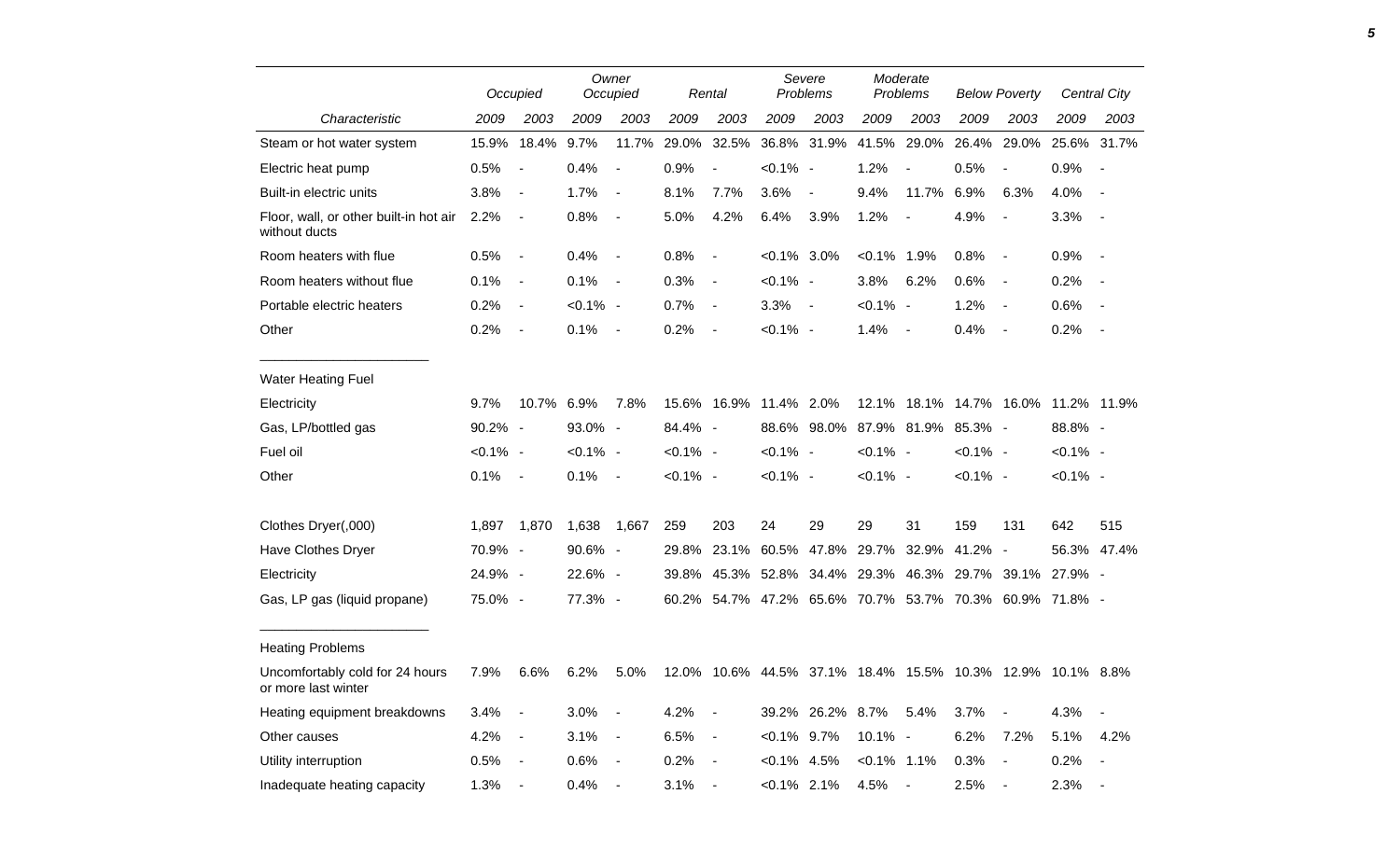|                                               | Occupied       |                          | Owner<br>Occupied |                          | Rental      |                              | Severe<br>Problems |                          | Moderate<br>Problems     |                          | <b>Below Poverty</b> |                          |                | <b>Central City</b>      |
|-----------------------------------------------|----------------|--------------------------|-------------------|--------------------------|-------------|------------------------------|--------------------|--------------------------|--------------------------|--------------------------|----------------------|--------------------------|----------------|--------------------------|
| Characteristic                                | 2009           | 2003                     | 2009              | 2003                     | 2009        | 2003                         | 2009               | 2003                     | 2009                     | 2003                     | 2009                 | 2003                     | 2009           | 2003                     |
| Inadequate insulation                         | 1.1%           | $\blacksquare$           | 0.8%              | $\blacksquare$           | 1.5%        | $\overline{\phantom{a}}$     | $< 0.1\%$ -        |                          | 1.8%                     | $\blacksquare$           | 1.6%                 | $\overline{\phantom{a}}$ | 1.2%           | $\overline{\phantom{a}}$ |
| Cost of heating                               | 0.6%           | $\blacksquare$           | 0.6%              | $\blacksquare$           | 0.6%        | $\overline{a}$               | $< 0.1\%$ 1.7%     |                          | 2.2%                     | $\overline{a}$           | 1.4%                 | $\blacksquare$           | 0.8%           | $\overline{\phantom{a}}$ |
| Other                                         | 1.3%           | $\overline{\phantom{a}}$ | 1.0%              | $\blacksquare$           | 1.9%        | $\blacksquare$               | $< 0.1\%$ 4.1%     |                          | 4.1%                     | $\overline{\phantom{a}}$ | 1.0%                 | $\overline{\phantom{a}}$ | 1.3%           | $\sim$                   |
| SELECTED PHYSICAL<br><b>PROBLEMS</b>          |                |                          |                   |                          |             |                              |                    |                          |                          |                          |                      |                          |                |                          |
| Severe Physical Problems(,000)                | 40             | 61                       | 20                | 32                       | 20          | 28                           | 40                 | 61                       |                          |                          | 15                   | 11                       | 31             | 39                       |
| Severe physical problems                      | 1.5%           | $\blacksquare$           | 1.1%              | $\blacksquare$           | 2.3%        | $\overline{\phantom{a}}$     | 100%               | $\overline{\phantom{a}}$ |                          |                          | 3.9%                 | $\overline{\phantom{a}}$ | 2.7%           | $\blacksquare$           |
| Plumbing                                      | 1.0%           | $\overline{\phantom{a}}$ | 0.7%              | $\overline{\phantom{a}}$ | 1.6%        | $\qquad \qquad \blacksquare$ |                    | 66.3% 71.7%              | $\sim$                   | $\mathbf{r}$             | 3.3%                 | $\overline{\phantom{a}}$ | 1.9%           | $\overline{\phantom{a}}$ |
| Heating                                       | 0.5%           | $\overline{\phantom{a}}$ | 0.4%              | $\blacksquare$           | 0.5%        | $\overline{\phantom{a}}$     | 30.3%              | 24.3%                    | $\overline{\phantom{a}}$ |                          | 0.3%                 | $\blacksquare$           | 0.6%           | $\sim$                   |
| Electric                                      | $< 0.1\%$ -    |                          | $< 0.1\%$ -       |                          | $< 0.1\%$ - |                              | $< 0.1\%$ 1.7%     |                          | $\overline{a}$           |                          | $< 0.1\%$ 0.3%       |                          | $< 0.1\%$ -    |                          |
| Hallways                                      | $< 0.1\%$ -    |                          | $< 0.1\%$ -       |                          | $< 0.1\%$ - |                              | $< 0.1\%$          | $\overline{\phantom{a}}$ |                          | ä,                       | $< 0.1\%$ -          |                          | $< 0.1\%$ -    |                          |
| Upkeep                                        | 0.1%           | $\overline{\phantom{a}}$ | $< 0.1\%$ -       |                          | 0.2%        | $\overline{\phantom{a}}$     | 3.4%               | $\overline{\phantom{a}}$ |                          |                          | 0.4%                 | $\overline{\phantom{a}}$ | 0.1%           | $\blacksquare$           |
| Moderate Physical<br>Problems(,000)           | 99             | 94                       | 31                | 31                       | 68          | 63                           |                    |                          | 99                       | 94                       | 24                   | 22                       | 64             | 47                       |
| Moderate physical problems                    | 3.7%           | $\overline{\phantom{a}}$ | 1.7%              | $\blacksquare$           | 7.8%        | 7.2%                         |                    |                          | 100%                     | $\overline{\phantom{a}}$ | 6.2%                 | 6.9%                     | 5.6%           | 4.3%                     |
| Plumbing                                      | 0.1%           | $\blacksquare$           | 0.1%              | $\blacksquare$           | $< 0.1\%$   | $\overline{\phantom{a}}$     |                    | $\overline{a}$           | 1.5%                     | $\overline{\phantom{a}}$ | $< 0.1\%$ -          |                          | $< 0.1\%$ -    |                          |
| Heating                                       | 0.1%           | $\blacksquare$           | 0.1%              | $\blacksquare$           | 0.3%        |                              |                    | J.                       | 3.8%                     | 6.2%                     | 0.6%                 | $\overline{\phantom{a}}$ | 0.2%           | $\overline{\phantom{a}}$ |
| Upkeep                                        | 2.5%           | $\overline{\phantom{a}}$ | 1.0%              | $\blacksquare$           | 5.7%        | 5.1%                         |                    |                          | 68.4%                    | 63.7%                    | 3.6%                 | $\blacksquare$           | 3.9%           | $\sim$                   |
| Hallways                                      | $< 0.1\%$ 0.4% |                          | $< 0.1\%$ -       |                          | $< 0.1\%$   | 1.1%                         | $\overline{a}$     |                          | $< 0.1\%$                | 12.2%                    | $< 0.1\%$ 1.0%       |                          | $< 0.1\%$ 1.0% |                          |
| Kitchen                                       | 1.3%           | $\blacksquare$           | 0.8%              | $\blacksquare$           | 2.4%        |                              |                    |                          | 34.5%                    | 21.4%                    | 2.4%                 | $\overline{\phantom{a}}$ | 1.9%           | $\overline{\phantom{a}}$ |
| <b>OVERALL OPINION OF</b><br><b>STRUCTURE</b> |                |                          |                   |                          |             |                              |                    |                          |                          |                          |                      |                          |                |                          |
| 1(worst)                                      | 0.3%           | $\overline{\phantom{a}}$ | 0.2%              | $\overline{\phantom{a}}$ | 0.5%        | $\overline{\phantom{a}}$     | $< 0.1\%$ 2.1%     |                          | 1.2%                     | $\blacksquare$           | 0.7%                 | $\overline{\phantom{a}}$ | 0.2%           |                          |
| 2                                             | 0.3%           | $\blacksquare$           | 0.1%              | $\blacksquare$           | 0.8%        | $\overline{\phantom{a}}$     | $< 0.1\%$ -        |                          | 2.5%                     | $\overline{\phantom{a}}$ | 0.3%                 | $\overline{\phantom{a}}$ | 0.2%           |                          |
| 3                                             | 0.3%           | $\sim$                   | 0.1%              | $\sim$                   | 0.7%        | $\sim$                       | 3.9%               | $\sim$                   | 1.5%                     | $\sim$                   | 1.2%                 | $\overline{\phantom{a}}$ | 0.3%           |                          |